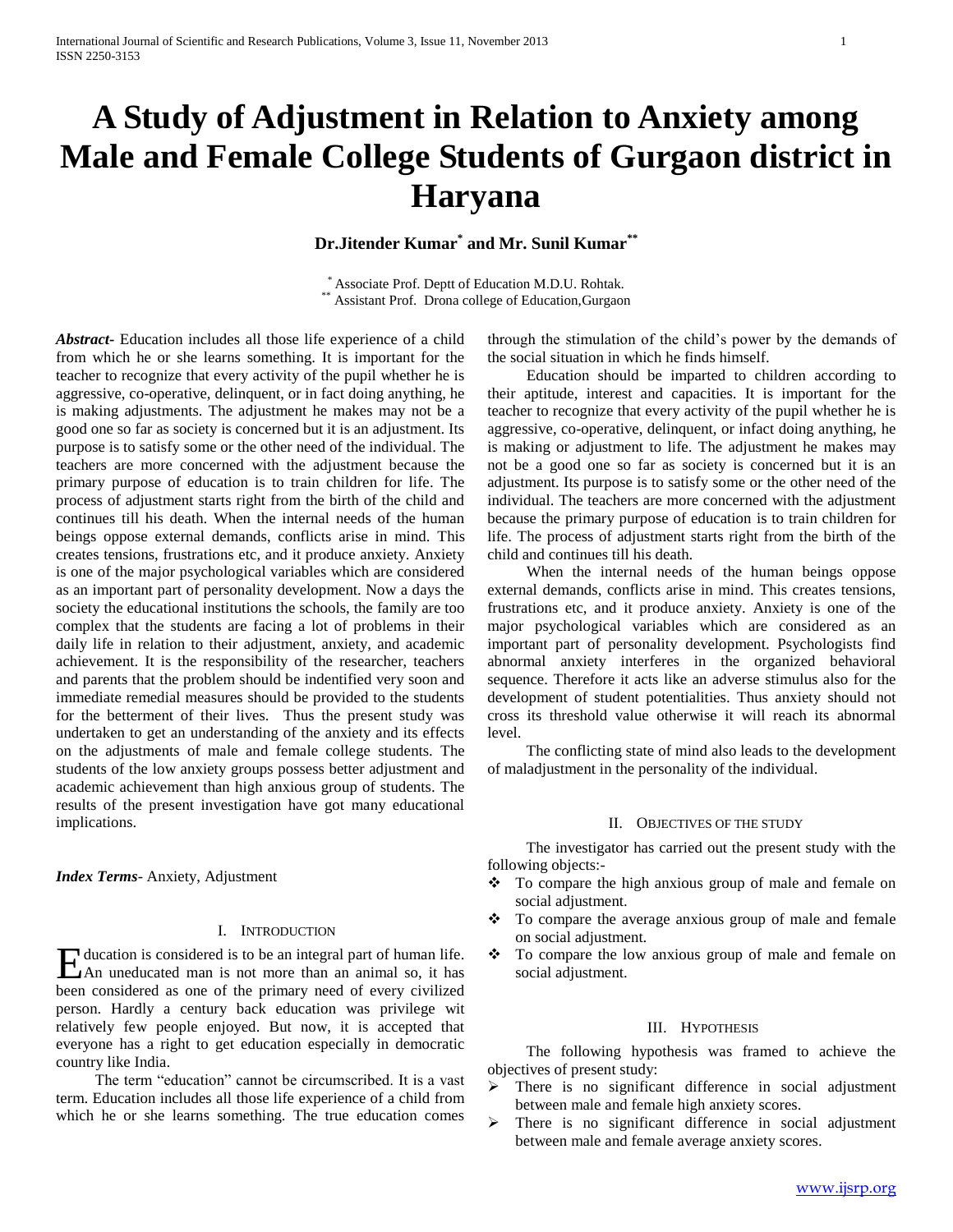$\triangleright$  There is no significant difference in social adjustment between male and female low anxiety scores.

#### **Sample:**

 The sample of the present study consisted of 100 college students out of which 50 were male and 50 were female college students of Gurgaon district in Haryana. The sample was selected on the basis of simple random sampling technique.

#### **Collection of data:**

 The investigator obtained permission from head of the institutions to collect data from the students. The purpose of the test was explained to the sample subjects, separate instructions were given as to how to give response to items in adjustment inventory and anxiety questionnaire. It was ensured that no item was left.

#### **Administration and scoring of Adjustment inventory:**

 The adjustment inventory contained 88 items to differentiate between well adjusted and poorly adjusted students in various aspects of life. Every item had three options to each question always, sometimes and never. In case of positive item the students who agreed to as "always" was given plus 2 "sometimes" was given plus 1 and "never" was given 0 score. In case of negative item response "always" was given 0 "sometimes "was given plus 1 and "never" was given plus 2 scores.

#### **Administration and scoring of Anxiety inventory:**

 The anxiety questionnaire contained 100 items dealing with certain sample of behavioral situation that most of the people experience at one time or the other.

 For anxiety inventory student marked their answer as "True" and False and was given plus 1 mark for true and for "False"0 was given according to manual of the scale.

These scores were then summed up to get anxiety score.

#### **Statistical technique used:**

 Since it was comparative study mean standard deviation and't' value were considered appropriate to find out the significance of difference between two groups.

## IV. FINDINGS

• Table 1 shows the difference in social adjustment level between male and female high anxiety group of college students. The male college students showed a high mean score in the social adjustment (52.2) than female college students (45.67). The calculated value of T ratio was 3.64 which is significant at 0.05 and 0.01 level It means that there is significant difference in social adjustment level between male and female high anxiety group of college students.

**Table 1 Social Adjustment between male and female of high anxiety scorers**

| Sr. No. | Group  | Mean  | S.D. | <b>SED</b> | t-value | Level of significance |
|---------|--------|-------|------|------------|---------|-----------------------|
| 1.      | Male   | 52.2  | 2.93 |            |         |                       |
|         |        |       |      | 1.79       | 3.64    | significant           |
| 2.      | Female | 45.67 | 3.68 |            |         |                       |
|         |        |       |      |            |         |                       |
|         |        |       |      |            |         |                       |

Table value of't-ratio' at df =12 at 0.05 and 0.01 levels are 2.18 and 3.64 respectively.

• Table II shows the difference in social adjustment between male and female average anxiety group of college students. The male college students showed a high mean score in social adjustment (43.76) than the female college students (39.53). The calculated value of T ratio was 1.67 which is not significant at 0.05 and 0.01 levels. It implied that there is no significant difference in social adjustment of male and female average anxiety group of college students.

**Table II Social adjustment between male and female average anxiety scorers**

| Sr. No.  | droup  | Mean  | S.D. | <b>SED</b>     | t-value | Level of significance |
|----------|--------|-------|------|----------------|---------|-----------------------|
| . .      | Male   | 43.76 | 5.76 |                |         |                       |
|          |        |       |      | 225<br>ت کے وک | .67     | Not significant       |
| <u>.</u> | Female | 39.53 | 0.72 |                |         |                       |

Table value of 't-ratio' at df =38 at 0.05 and 0.01 levels are 2.02 and 2.70 respectively.

 Table III shows difference in social adjustment between male and female low anxiety groups of college students. The male college students showed a high mean score in social adjustment (45.65) than the female college students (43.30). The calculated value of T ratio was 1.21 which is not significant at 0.05 and 0.01 levels. It implied that there is no